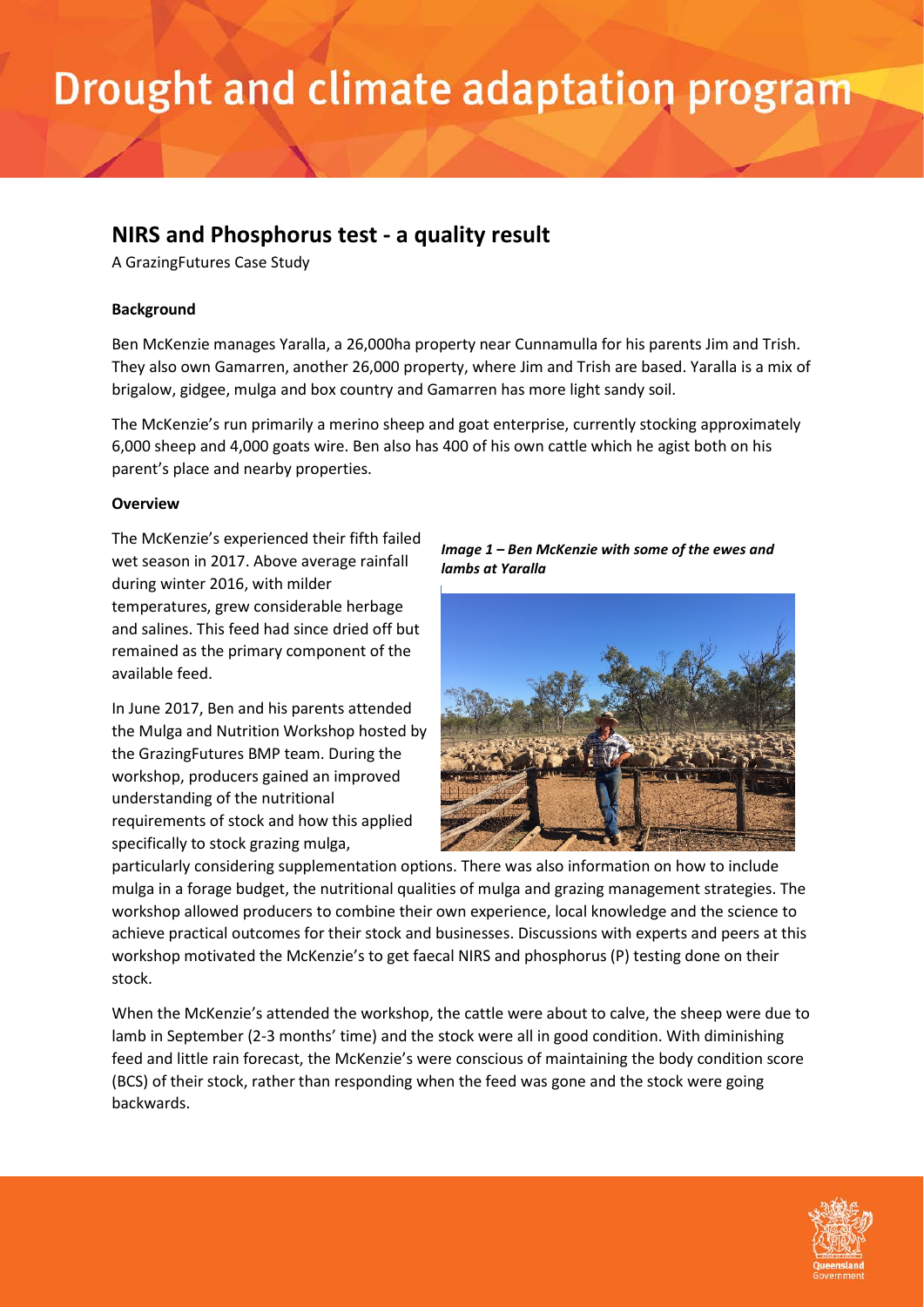Ben was aware his feed was high quality but lacking bulk. Given the time delay between testing and supply of lick he had already begun to notice a drop-in condition of his cattle. The sheep were maintaining their body condition, however would have rapidly increasing requirements, so were at risk of losing condition soon.

#### **Cost to do and methods used**

Ben undertook the faecal diet quality testing through Symbio Laboratories and a leading western Queensland nutrition consultant. The cost was \$65 for each NIRS test and \$38 for the P test (plus GST). This included the consultant report and advice about how to apply the information.

The time taken to collect and dry the dung samples was minimal. Four separate samples were sent in to represent four different mobs, at a total cost of \$412 (plus GST). Each sample was a pooled faecal sample collected from watering points. Each sample was made up of 10-15 different fresh dung pats from a paddock (approximately a teaspoonful from each) which were mixed together and dried. This process was completed in each of the four paddocks and the dried samples were packaged separately into a jar per paddock, then sent to the laboratory.

*Image 2 – Sample kit provided to collect and post dung samples to the laboratory*



Initial P testing is usually done in the middle of the wet season to get the best representation, Ben chose to test immediately as they had no previous experience of their P status. He didn't want to wait that long in case the stock needed supplementation immediately.

The mobs selected for testing were running in paddocks representative of different country types. Ben sampled two paddocks from each property. This way he could gauge the consistency of the results and also compare different mobs – cows with calves, early pregnant cows, late pregnant cows and late pregnant heifers. The cattle were mostly in BCS 3. The pooled samples represented a total of 200 head of cattle, but the results were applied to a total of 320 cows as the feed available was very similar.

Although the faecal testing was done on cattle, in this case, the results could also be applied to sheep on comparable pastures. Usually sheep and cattle would have to be sampled separately. This is because when the feed available is a mix of pasture and herbage, sheep have a superior ability to select a higher quality diet (which usually includes more herbage). Due to the previous seasons, the feed available was 100% herbage so the grazing behaviours of the sheep and cattle would have been similar.

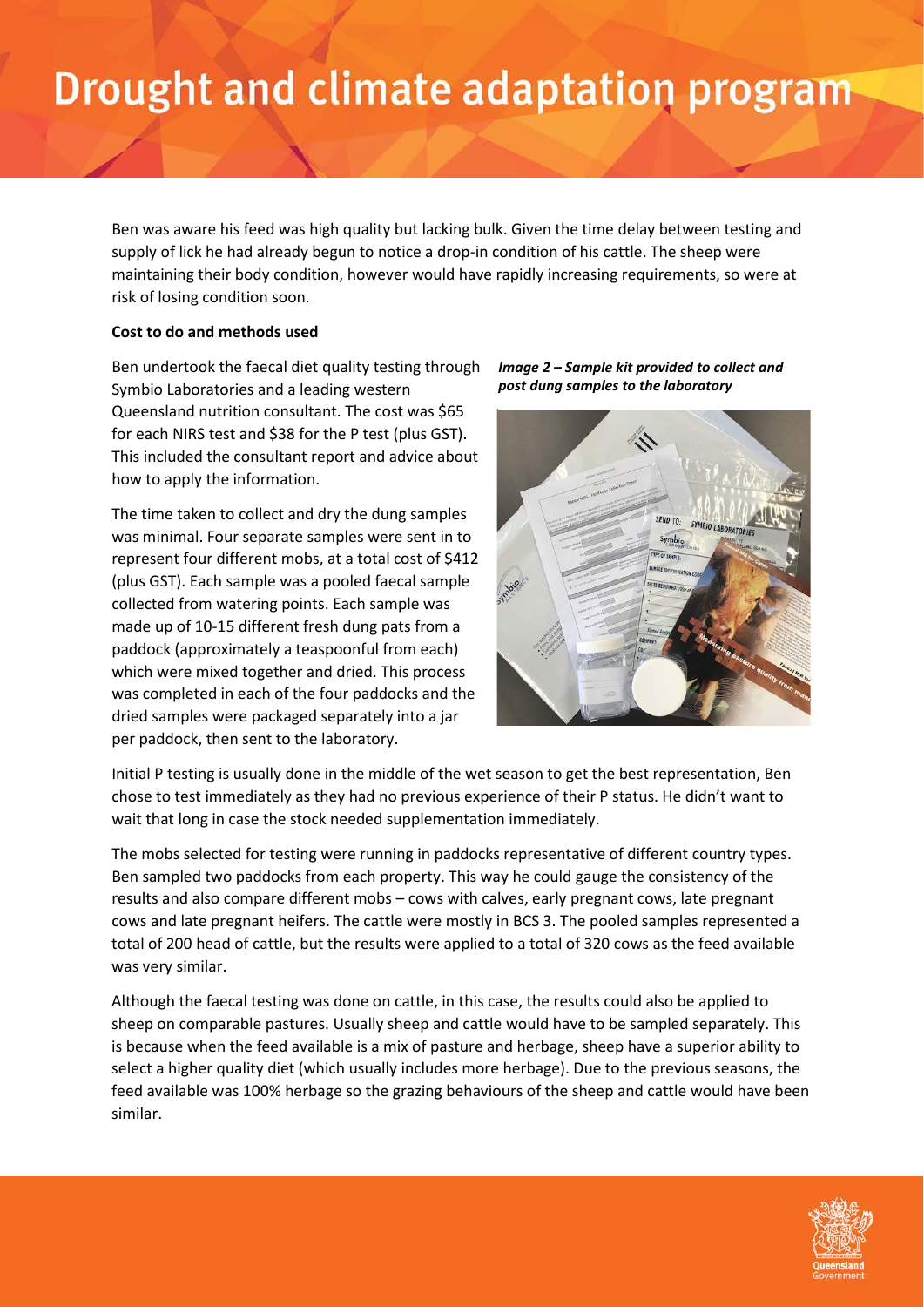Jim and Trish had 2,200 ewes at Gamarren and 1,700 ewes at Yaralla that were pregnancy scanned following faecal testing. The scanning percentages in the Gamarren ewes averaged 137% with 9% dry ewes. The Yaralla ewes averaged 115% with 23% dry ewes. The ewes were all in BCS 2-3 and were due to lamb in September. Given the high percentage of twins, their nutritional management was important and the information provided by NIRS was used to guide their feeding regime.

### **Faecal testing results**

Table 1 shows the results the McKenzie's received from their NIRS faecal and P testing, with a description of the four mobs and paddocks.

| <b>Sample</b>  | CP%                                                                             | <b>Digest</b>                                                  | Nitrogen | <b>ME</b> intake | Ash% | <b>Dried</b> | <b>P</b> % | <b>DMD:CP</b> | P: N |  |
|----------------|---------------------------------------------------------------------------------|----------------------------------------------------------------|----------|------------------|------|--------------|------------|---------------|------|--|
|                |                                                                                 | %                                                              | %        | MJ/100kg         |      | non-         |            |               |      |  |
|                |                                                                                 |                                                                |          | <b>LWT</b>       |      | grass        |            |               |      |  |
|                |                                                                                 |                                                                |          |                  |      | %            |            |               |      |  |
|                |                                                                                 |                                                                |          |                  |      |              |            |               |      |  |
| 1              | Vegetation: Shaded coolabah, brigalow and gidgee country                        |                                                                |          |                  |      |              |            |               |      |  |
|                | Pasture available: Predominantly dry herbage/burr                               |                                                                |          |                  |      |              |            |               |      |  |
|                | Stock: Droughtmaster X breeders; 100% 5-9mth pregnant                           |                                                                |          |                  |      |              |            |               |      |  |
|                | 14.5                                                                            | 68.6                                                           | 1.7      | 23.4             | 20.8 | 100          | 0.13       | 4.7           | 0.06 |  |
|                |                                                                                 |                                                                |          |                  |      |              |            |               |      |  |
| $\overline{2}$ |                                                                                 | Vegetation: Gidgee, pulled brigalow, regrowth brigalow country |          |                  |      |              |            |               |      |  |
|                | Pasture available: Predominately dry burr, herbage/saline                       |                                                                |          |                  |      |              |            |               |      |  |
|                | Stock: Droughtmaster X Angus/Charolais breeders; 80% 1-6mth pregnant            |                                                                |          |                  |      |              |            |               |      |  |
|                | 14.3                                                                            | 69.8                                                           | 1.9      | 24.2             | 11.3 | 100          | 0.13       | 4.9           | 0.06 |  |
|                |                                                                                 |                                                                |          |                  |      |              |            |               |      |  |
| 3              | Vegetation: Shaded gidgee, coolabah and small sand hills                        |                                                                |          |                  |      |              |            |               |      |  |
|                | Pasture available: Predominantly dry herbage/burr                               |                                                                |          |                  |      |              |            |               |      |  |
|                | Stock: Droughtmaster x Angus/Charolais heifers; 100% 5-8mth pregnant            |                                                                |          |                  |      |              |            |               |      |  |
|                | 14.7                                                                            | 62.7                                                           | 1.4      | 19.4             | 8.2  | 100          | 0.11       | 4.3           | 0.05 |  |
|                |                                                                                 |                                                                |          |                  |      |              |            |               |      |  |
| 4              | Vegetation: Shaded gidgee, coolabah and small sand hills                        |                                                                |          |                  |      |              |            |               |      |  |
|                | Pasture available: Predominantly dry herbage/burr                               |                                                                |          |                  |      |              |            |               |      |  |
|                | Stock: Droughtmaster X Brangus breeders; 30% 8-9mth pregnant, 70% 1-4mth calves |                                                                |          |                  |      |              |            |               |      |  |
|                | 15.6                                                                            | 65.9                                                           | 1.6      | 21.5             | 13.3 | 100          | 0.13       | 4.2           | 0.05 |  |
|                |                                                                                 |                                                                |          |                  |      |              |            |               |      |  |

#### *Table 1 – The four mobs/paddocks sampled and their respective results.*

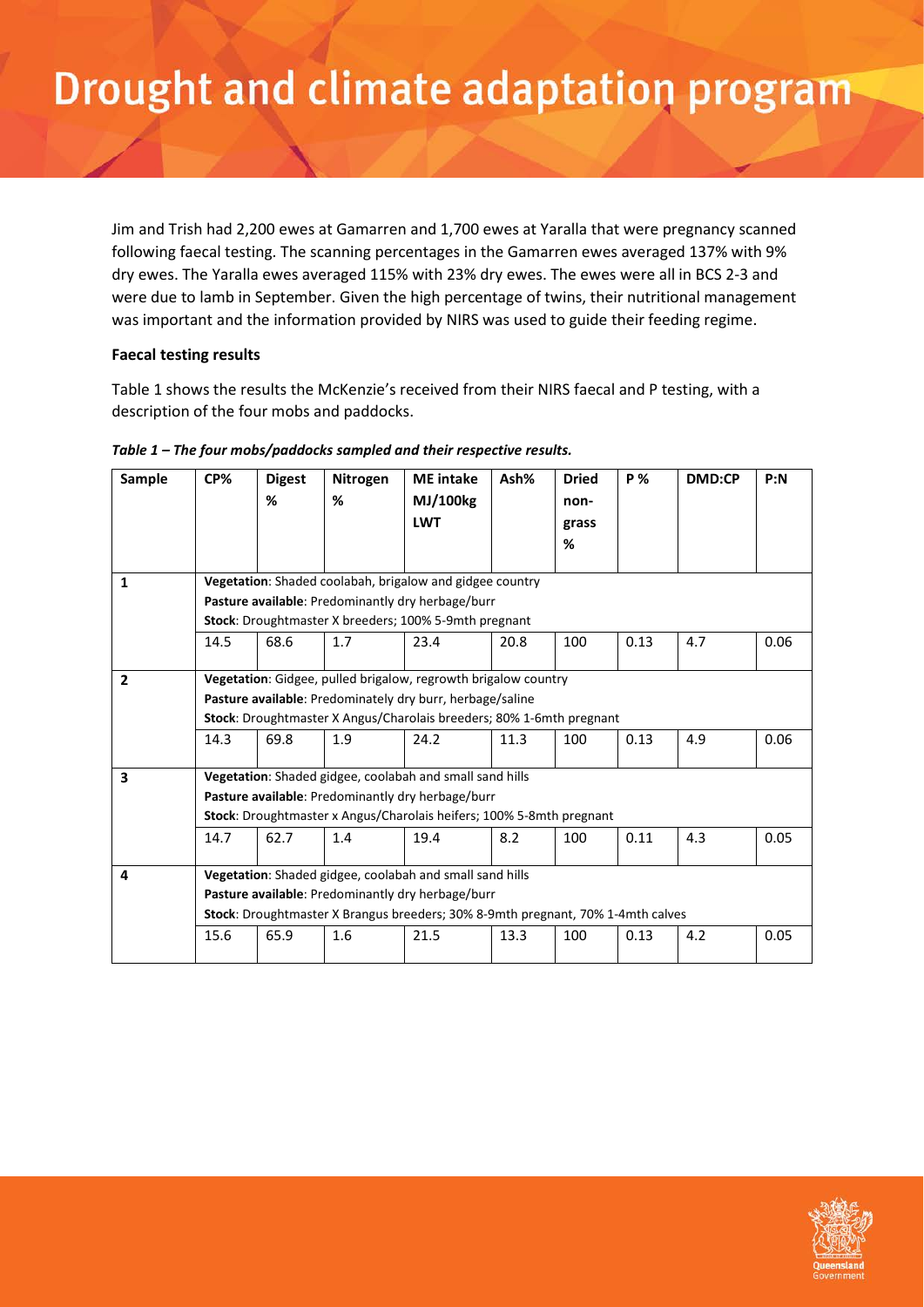The interpretation of these results suggested that in all paddocks P% was extremely low at 0.11-0.13%. It should be around 0.21 for dry cows and 0.28 for heavily pregnant or lactating cows. These low levels were probably limiting the ability of the cattle to have pasture intake sufficient to meet their nutritional requirements. The results also reflected a high diet quality due to the 100% herbage content (dried nongrass component). The ash % can be a reflection of how close to the ground stock are grazing, for example, if the non-grass component was coming from mulga, the ash % would be very low as they would not be consuming much soil when they graze.

*Image 3 – Cow and calves in one of the paddocks that was sampled for NIRS and P testing*



The high-quality diet is shown through the crude protein (CP%), nitrogen % and digestibility (digest %). To give these numbers some context, the digestibility of early green growth (high quality) tropical pastures could be approximately 60-70% and the crude protein is usually around 8-10%. Although this herbage was very high quality, it was possible that dry matter intake was limiting, meaning stock may not have been able to get enough quantity of feed. It is also important to consider the balance of nutrients with each other. The ratios included in the results help to determine the most important nutrient to consider for supplementation, as well as how the diet currently balances. In this case, the DMD:CP ratios are low, meaning that energy is more likely limiting than protein.

The results applied similarly to the sheep, however as sheep are better at recycling P, their requirements are slightly lower. The McKenzie's have used various supplements in the past but this information gave them a definitive answer for what their stock needed and allowed them to determine how to provide it in the most economical way.

#### **Supplementation changes**

After receiving the NIRS and P results and analysing what it meant for his management, Ben made significant changes to his dry lick. Previously, his supplements had been generic commercial licks containing trace elements that are expensive and not addressing his stock's specific needs, particularly for P.

Ben switched to a Kynofos and cotton seed meal (CSM) dry lick. The initial mix was 50:50, using the CSM as an attractant, and aiming to supply an intake of at least 50g of Kynofos per day to his breeders. Often salt can be used as an attractant, however the McKenzie's have found salt is a deterrent in their country.

#### *Image 4 – Kynofos and CSM mix*



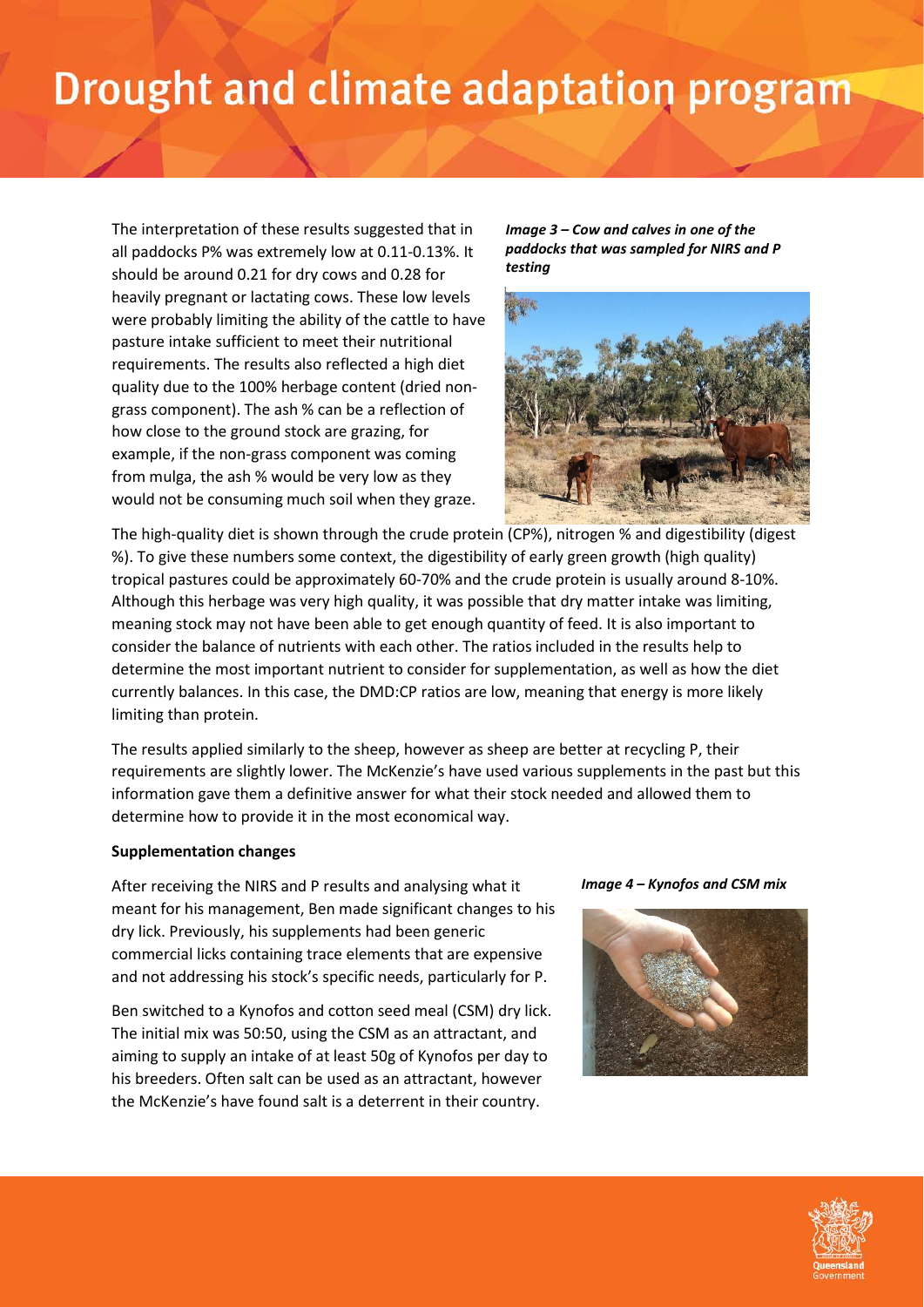The sheep were also being fed P. They were much quicker to start on the P so less CSM was needed. The initial mix was also 50:50, but the CSM was rapidly reduced to 70:30, Kynofos:CSM. In the first six weeks, Ben allowed the stock to consume as much P as they needed to replenish their diminished reserves. The CSM was then decreased to approximately 10% and their intake was monitored with the aim of supplying 10g of P per day (equivalent to 50g of Kynofos) to the cattle and 2g per day (equivalent to 10g of Kynofos) to the sheep.

Their previous dry licks had mostly been urea based. In this instance, the NIRS testing showed the diet quality was very high. As such, improving diet quality and protein content of the diet using urea would not have benefited the stock. Interpretation of the results suggested dry matter could become a problem if there were insufficient quantities of feed available. Ben managed grazing pressure and moved his cattle to other paddocks to provide enough herbage to meet their requirements. If the quantity of feed became a concern, Ben intended to feed whole cotton seed (WCS) or CSM pellets to supply additional energy, protein and dry matter to his cows.

Given they had a high percentage of twin bearing ewes, the McKenzie's elected to provide the sheep with additional supplement of CSM pellets. Pellets were simply trailed out twice weekly in the paddock.

Something that surprised Ben was that P was just as deficient in the heavier black soil country as in the red country where he had expected it to be low. This is most likely a result of prolonged dry seasons decreasing the availability of the P in the plants, irrespective of soil stores in the heavier country.

### **Effectiveness**

Ben believes in feeding for a purpose in order to see a return on investment. In this case, the aim was to maintain or decrease loss of BCS through the peak nutritional demand (early lactation) and therefore improve conceptions the following year. The NIRS and P testing helped Ben refine and target the P deficiency and utilise use the high-quality feed available with confidence.

The cattle mostly maintained BCS of more than two through early lactation. The branding percentage was 90%, though this figure had been influenced by some of the cattle being purchased as pregnancy tested in calf (PTIC). More important than this year's weaning rates, will be the conception rates next year. Given the cows were in reasonable condition coming out of the dry season, Ben expects good conception rates. From a nutritional perspective, if cattle are BCS of less than two, the expected conception will be below 40%. This situation could have been the case for the McKenzie's without P supplementation as the low P levels would have decreased pasture intake, as well as reduced reproduction rates through a P deficiency. If the McKenzie's have good summer feed this season then their stock is now in a much better position to respond. The extra condition on the livestock means they have insurance if there is another poor wet season.

The ewes maintained a BCS 2 on this supplementation program. The McKenzie's sold some of the ewes scanned with singles from Gamarren before they lambed. Then the twin ewes were spread more effectively across the available feed.

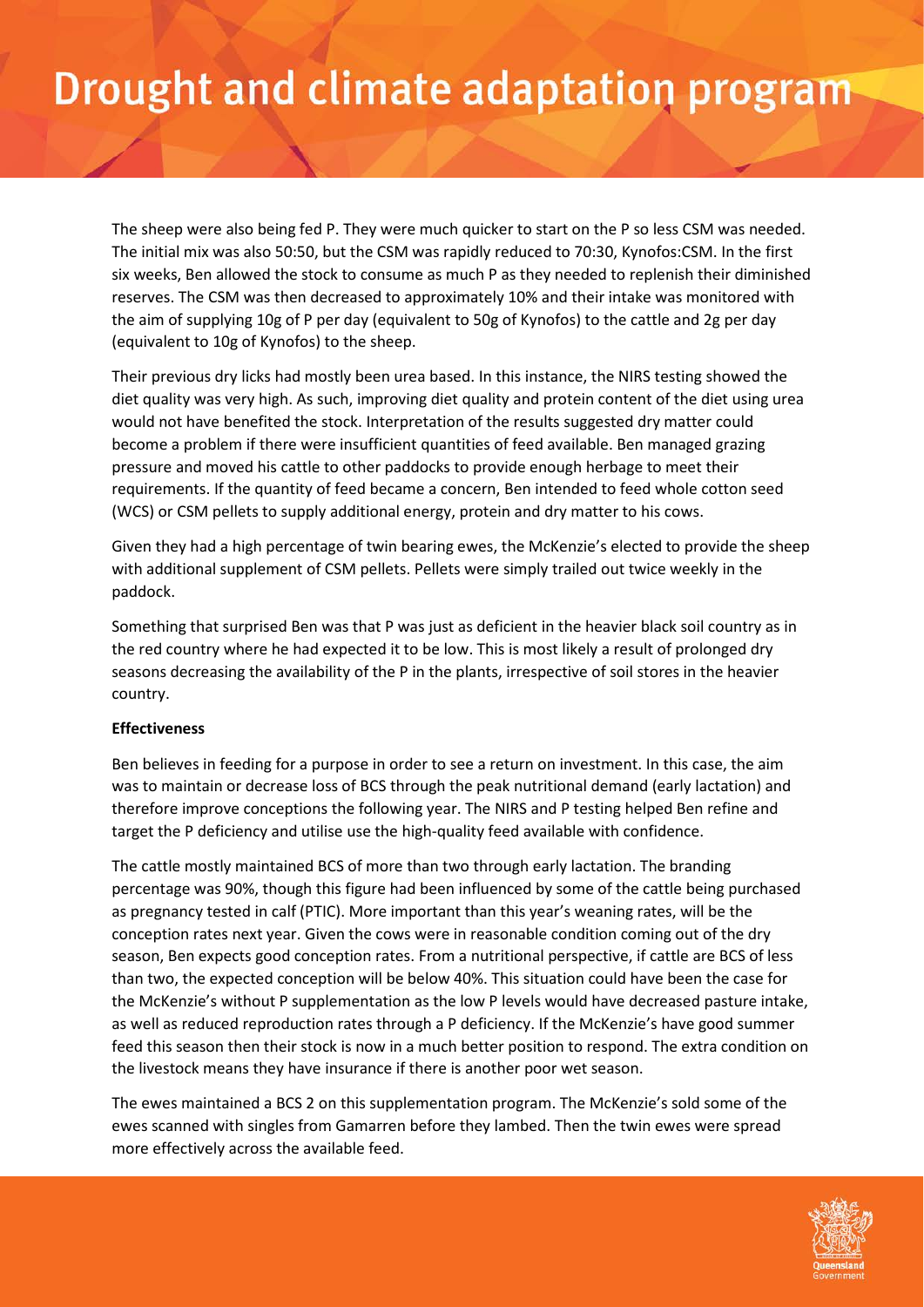The P lick cost \$1040/tonne and the CSM cost \$688/tonne excluding GST. This is more expensive than his previous lick, but the stock requires much less and it is addressing their specific nutritional needs. The CSM pellets were purchased for \$410/tonne excluding GST. Pellets were chosen over WCS as recommended by the nutrition consultant as the most cost-effective way to supply the energy and dry matter needed for pregnant ewes. The freight from Brisbane to the property was approximately \$80/tonne excluding GST plus \$70 fixed shipment fees.

### **Challenges**

Ideally, Ben would have liked to start feeding earlier to prevent condition loss in the cattle and ensure good lamb birth weights in the sheep flock.

Although NIRS testing has been used primarily for cattle, using an experienced consultant to interpret reports allows the corrections for sheep to be made. In this situation the McKenzie's could use the results from the cattle as a guide for their sheep. In seasons with more grass content than herbage in the diet they would do separate tests for sheep and cattle. This would allow them to manage the different classes of stock more accurately for their requirements.

*Image 5 – CSM pellets*



The winter rain in 2016 was unique in that the high proportion of herbage meant the diet quality and particularly the protein was much higher than normal. In the future, the McKenzie's may consider a custom-made urea-based dry lick to provide protein if needed, in combination with energy supplements like WCS in very poor seasons. NIRS will be able to identify what is the most critical, allowing the McKenzie's to feed for a result and get the return they need.

### **Producer thoughts**

Ben said that attending the Mulga and Nutrition Day gave him an understanding of how he could use the information from NIRS faecal testing in his enterprise. While he was already considering supplementing, the material from the workshop and the test results gave him a specific answer about the requirements of his stock.

He said the day highlighted to him that commercial licks often contain things that aren't required so it is important to work out the cost of a lick based on the key nutrient/s your stock are lacking. This could mean that a more expensive lick on a per tonne basis is actually more economic, as it contains the nutrients your animals need or they will therefore require less of it to meet their needs. A \$100 faecal NIRS and P test can give you the answer to what nutrients you really need to target.

Image 6 – Cow and calf receiving Kynofos mix